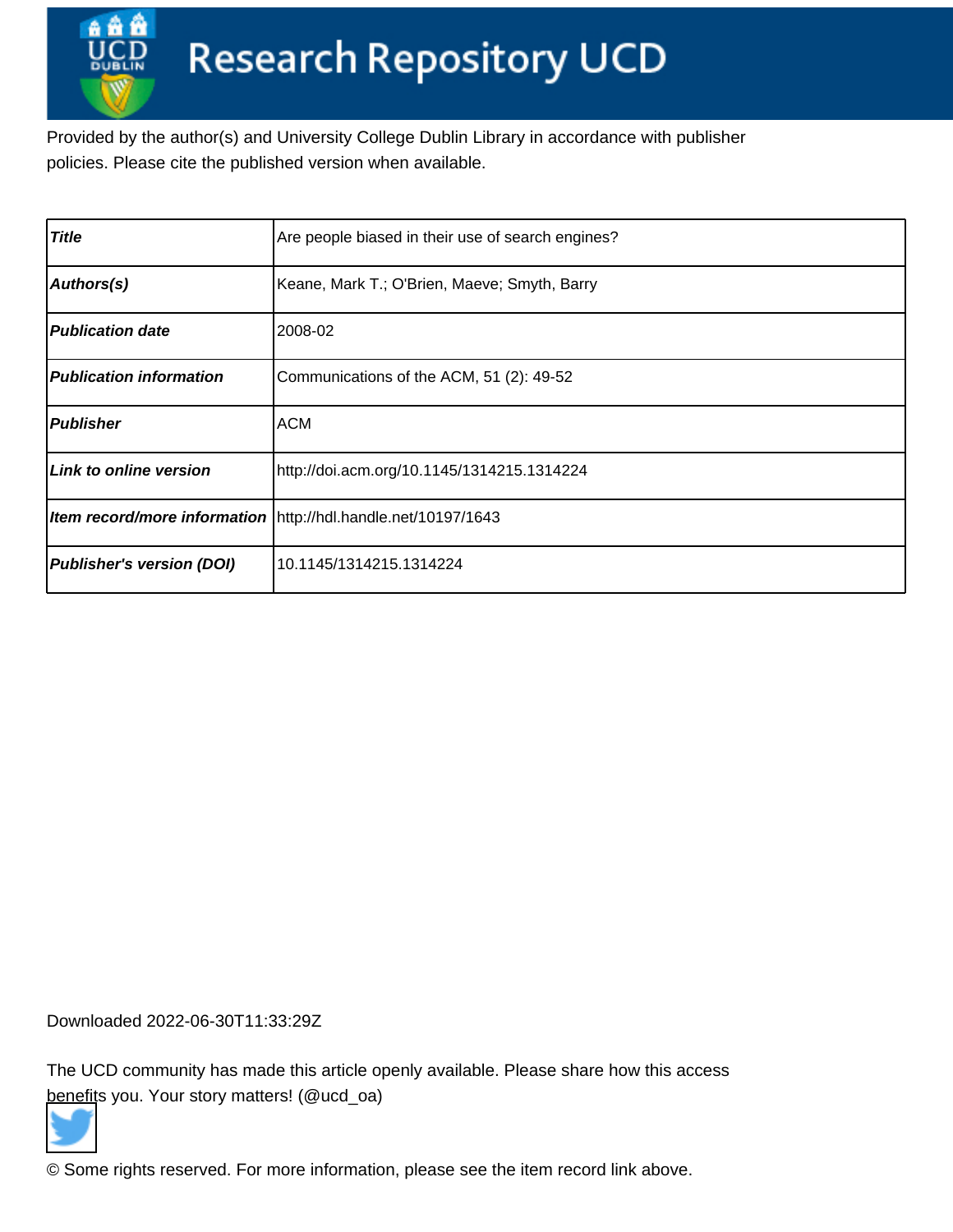# **Are People Biased in Their Use of Search-Engines ?**

Keane, M.T., O'Brien, M. & Smyth, B.

*Adaptive Information Cluster, School of Computer Science & Informatics, University College Dublin, Ireland*

Search-engines are among the most used resources on the Internet. Google [3], for example, now hosts over eight billion items and returns answers to queries in a fraction of a second, thus realising some of the more far-fetched predictions envisioned by the pioneers of the World Web Web [2]. In the present study, we assess whether people are biased in their use of a search-engine; specifically, whether they are biased in clicking on those items that are presented as being the most relevant in the search engine's result list (i.e., those items listed at the top of the result list). To test this bias hypothesis, we simulated the Google environment systematically reversing Google's normal relevance-ordering of the items presented to users. Our results show that people do manifest some bias, favoring items at the top of result lists, though they also sometimes seek out high-relevance items listed further down a list. Later, we discuss whether this bias arises from people's implicit trust in a search engine, like Google, or some other effect.

### **Introduction**

The World Wide Web provides access to an unparalleled volume of information at time costs that are orders of magnitude lower than those required for traditional media. The critical jump off point for this vast repository is typically provided by the results returned by search engines to short, user queries: Google [3], for example, returns results to an average of 200 million queries everyday, queries that are typically about two words long. Like many search engines, Google uses the collective intelligence of the web to rank-order pages of relevance to a particular query. Each page in this ordered list is typically summarised by a clickable title, some snippets of the page's content (with highlighted matching content words) and a web-address link.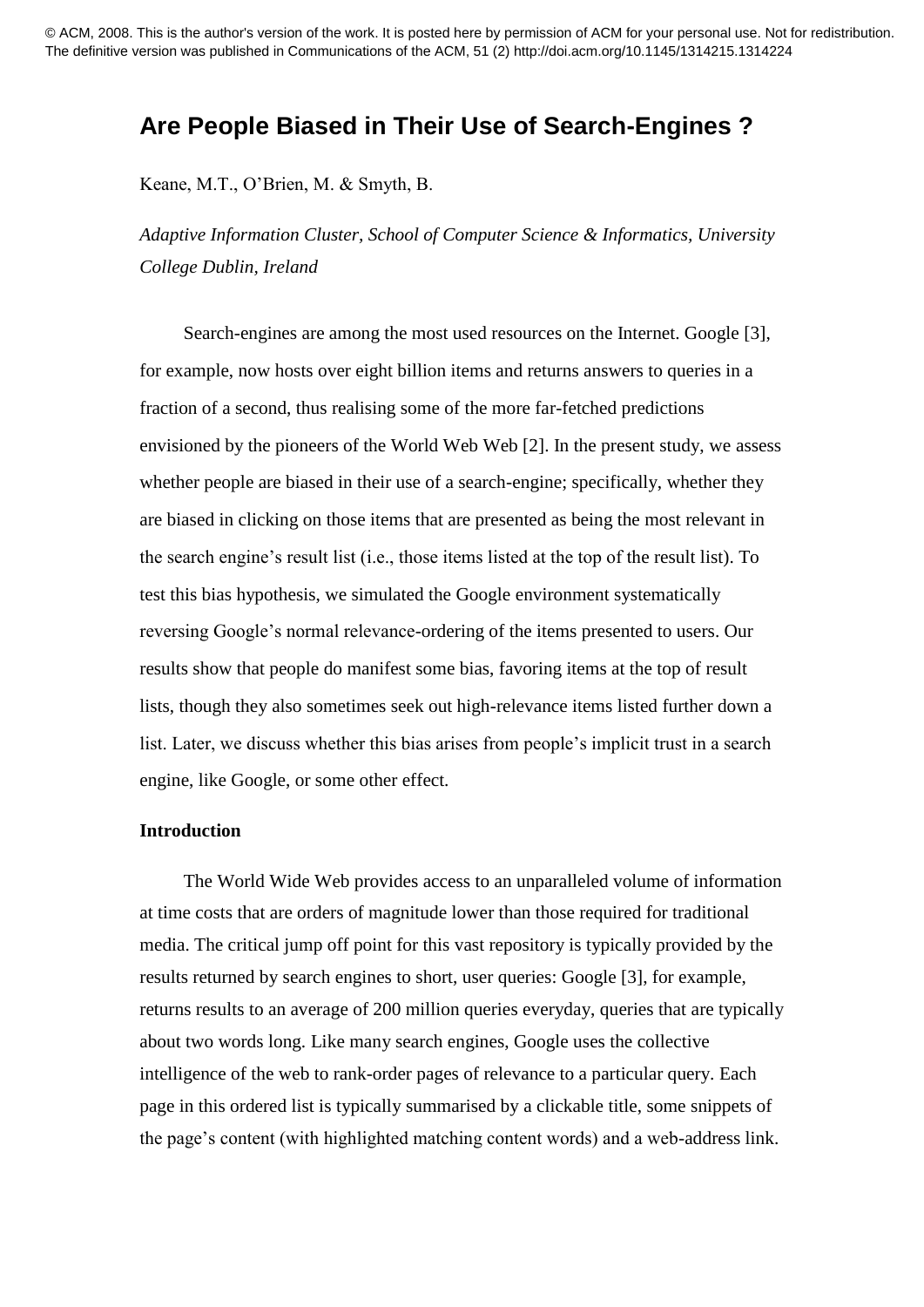Rational searchers should assess each of these page summaries against their information need and click on the one that seems to be the most relevant. However, people may not search in such a rational way. They may manifest biases; for example, they might click one of the top-listed results without much checking against their information need. Such biases, if they exist, could be due to users coming to implicitly trust a search engine. That is, over time, as a search engine consistently delivers relevant pages towards the top of its result lists, users might come to assume that the top results are indeed the best (see [4], [5], [9] and General Discussion).

In this paper, we present a study that assesses whether people manifest a search bias in their use of one search engine, Google. We simulated the Google environment controlling the results given to user queries. The key manipulation was to compare users' responses when they received result-lists in their normal ordering versus a systematically-reversed order. If people are biased in their search then they will not notice that the relevance rankings have been reversed. That is, they should respond identically to the normal and reversed lists clicking on results placed first at the top of the lists. If they are not biased then they should respond differently to the normal and reversed lists; specifically, they should hunt down the reversed list to find highlyrelevant items listed last. To presage our results, the truth seems to lie somewhere between these two extremes. There is definite evidence of bias in people's Google searches; they tend to click on first-listed items, though they sometimes will seek out highly-relevant, bottom-listed ones too.

#### **Method**

Thirty Science undergraduates at University College Dublin's were paid to participate in the study. Participants were asked to answer 16 questions on Computer Science (e.g., "Who invented Java?") by running as many queries as they liked on the simulated Google environment. The interface was designed to have the look and feel of Google. Indeed, all reported that they really thought it *was* Google. The simulated system was built using comprehensive search logs from a live user trial in which a separate group were asked to answer the same 16 questions [7]. All of the queries used by this group were stored, as were all of the result-lists returned to these queries. We then created a database linking specific queries to their appropriate result-list.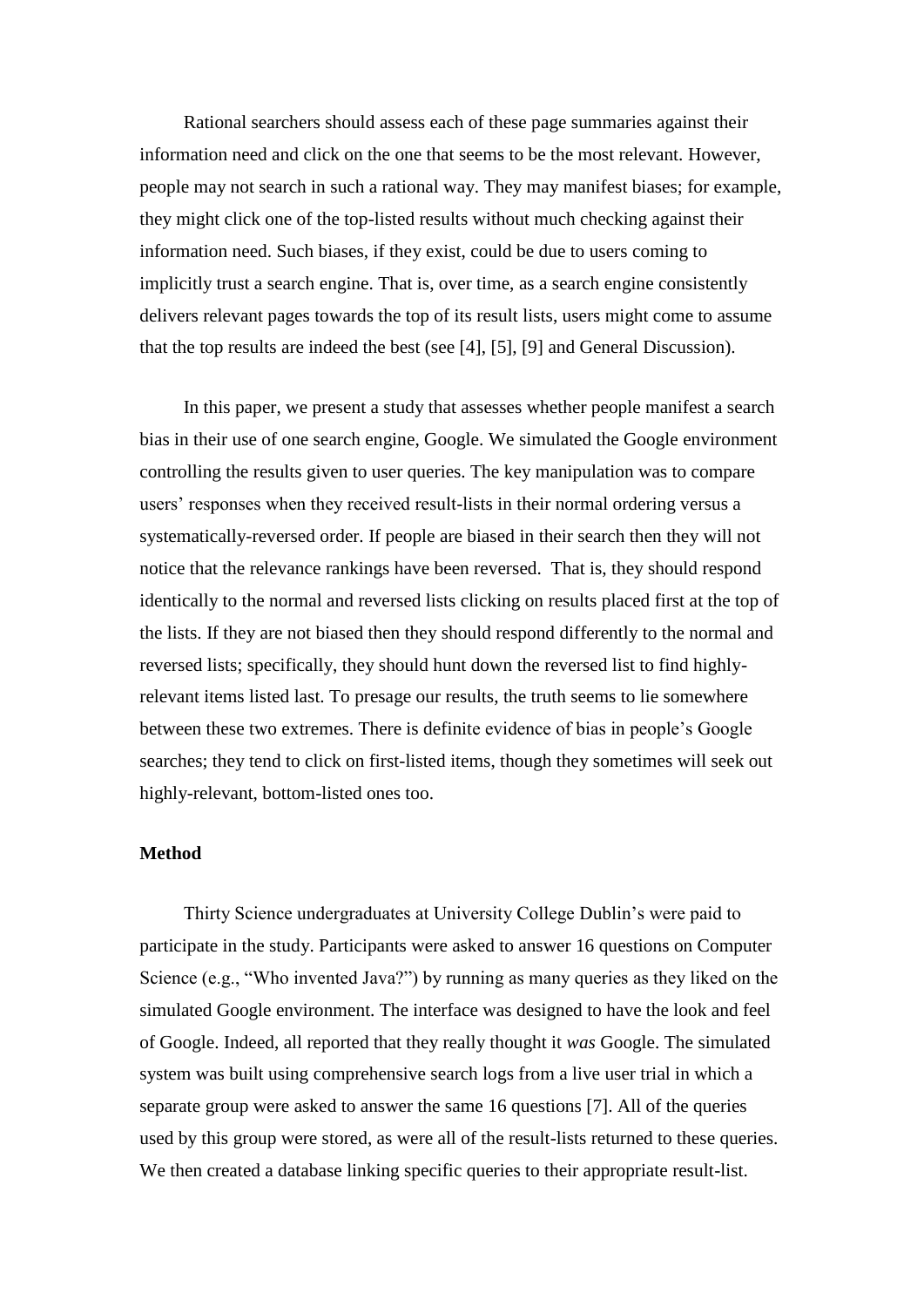This database sat behind our simulated Google interface and was used to systematically counterbalance the presentation of result-lists in either a normal or reversed ordering when a user entered a query.

The results-lists returned to a given query were presented in either their original relevance ordering or a reversed ordering in a counterbalanced way across trials of the experiment. The order in which questions were presented was randomised for each participant to counteract any learning effects that might occur in the course of a trial. Participants were instructed to limit the number of query terms to two or less, to parallel typical user behaviour (i.e., the average web user uses enters between 1 and 3 query terms [8]). For each question we recorded the number and names of the queries entered and the search results clicked on by users. The timing of each transaction was also recorded. Participants were asked to complete a form detailing their answers to the questions and sessions averaged 1.5 hours.

We also carried out a ranking post-test to see whether people agree with Google's relevance ordering of results. This post-test was carried out on a sample of the result-lists using a new group of 14 students. These participants were asked to manually rank the presented result-lists from the search experiment (on a 1-10 scale from "most likely to select" to "least likely to select"). A sample of 16 result-lists from experiment was used, based on those result-lists returned to the most frequentlyused query for each of the 16 questions. So, this sample should cover those result-lists that contribute most to any effects found in the experiment. Each participant received the result lists in a randomised order and the results in each list were also randomised for every participant. This procedure was adopted to ensure an accurate assessment of people's relevance ranks, independent of any possible bias effect. People took an hour to complete this ranking task during which participants only completely ranked a subset of the presented result-sets.

### **Results & Discussion**

The dependent measure was "first clicks"[6], the first chosen link by a given user in a returned result list to a given query. The data were analysed in a 2 (condition; normal versus reversed) x 10 (relevance-rank; 1-10) design treating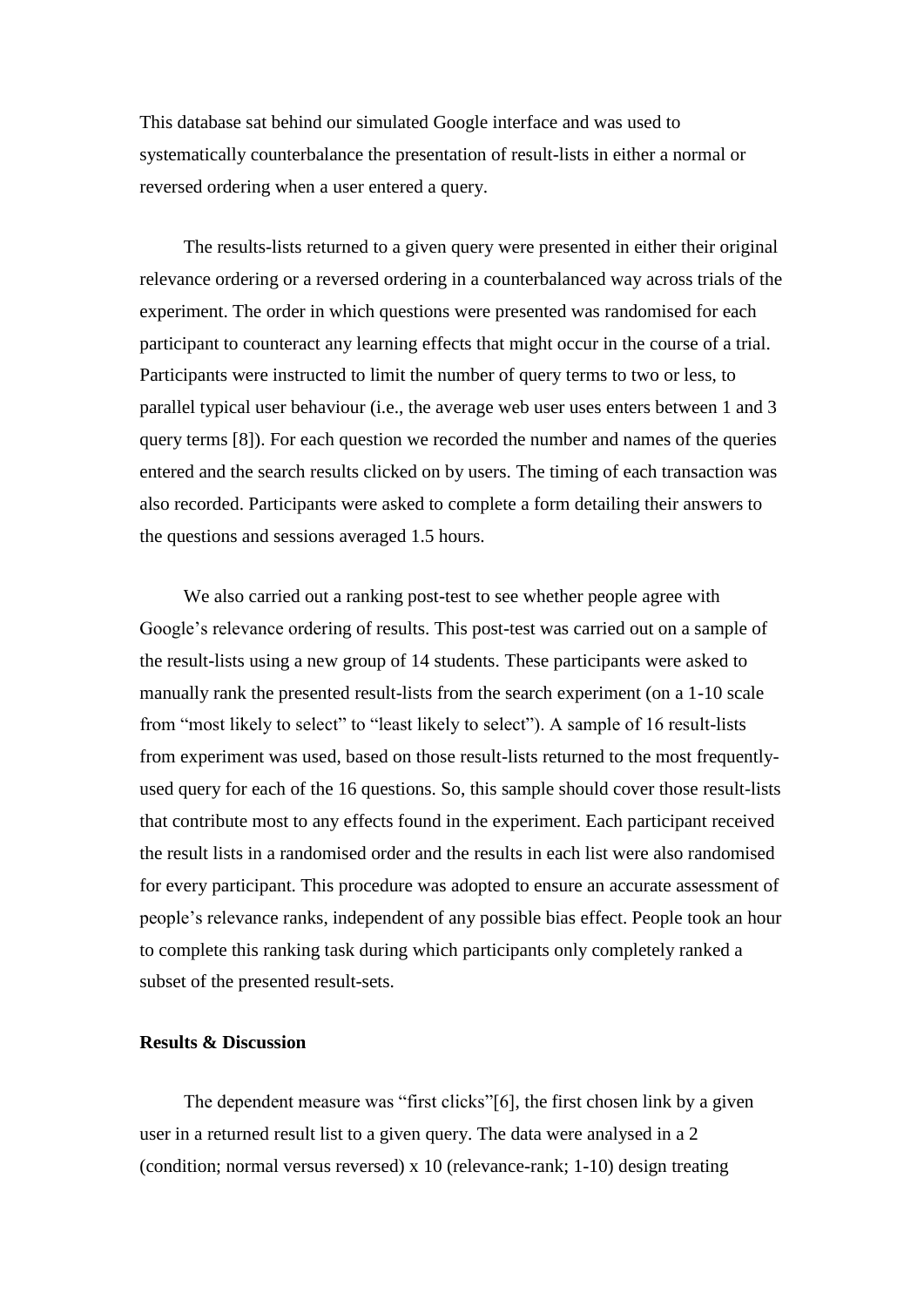queries as the random factor. That is, for each query we recorded the proportion of people that chose a particular ranked-result, noting whether this occurred in a list that was normal or reversed. The two-way analysis of variance (ANOVA) with condition and relevance-rank revealed a main effect of relevance-rank  $[F(9,319) = 102.14$ ,  $p<0.01$ , MSe= 0.89], and a reliable interaction between the condition and relevancerank  $[F(9,319)=11.31, p<0.01, \text{MSe}=0.10]$ . Tukey's post-hoc comparisons of the interaction showed that there were reliable differences between the first-click frequencies for the 1st, 9th and 10th relevance-ranks (see Figure 1).

These results clearly indicate that people's first-clicks in the normal and reversed conditions is not identical, providing evidence that people are "partially biased" in their search. Items with the highest-relevance ranks (i.e., items ordered first by Google) are chosen 70% of the time in the normal condition, but this rate drops to 10% in the reversed condition. In contrast, the 9th and 10th relevance-ranked items are chosen more often (13% and 41%, respectively) in the reversed condition than in the normal one (2% and 2%, respectively). Intermediately ranked items are much the same across both conditions.

The significance of what is happening here is readily apparent if one pictures the data by-position in the results lists (see Figure 1). This figure shows us that when lower relevance-ranked items are positioned first and second in the result list (as they are in the reversed condition) then they are being chosen more often by users, despite their limited relevance. In contrast, when the highest-relevance items are positioned last in the result list (in the reversed condition) they are being chosen considerably less often. In short, users are, in part, misled by the presented order of the items. However, sometimes people still hunt out the highest relevance item even when it is at the very bottom of the returned list.

Finally, the post-test showed that there is close agreement between people's rank of returned results and those posed by Google. People's mean rankings of the sampled result-lists correlate highly with the search engine rankings ( $r^2$  = 0.9124  $t=9.13$ ; df=8; p<.0001). This result shows us that the items Google presents as the best are considered by people to be the best too. It is interesting that this finding occurs even when people have been given the result-lists in a randomly re-ordered form, as it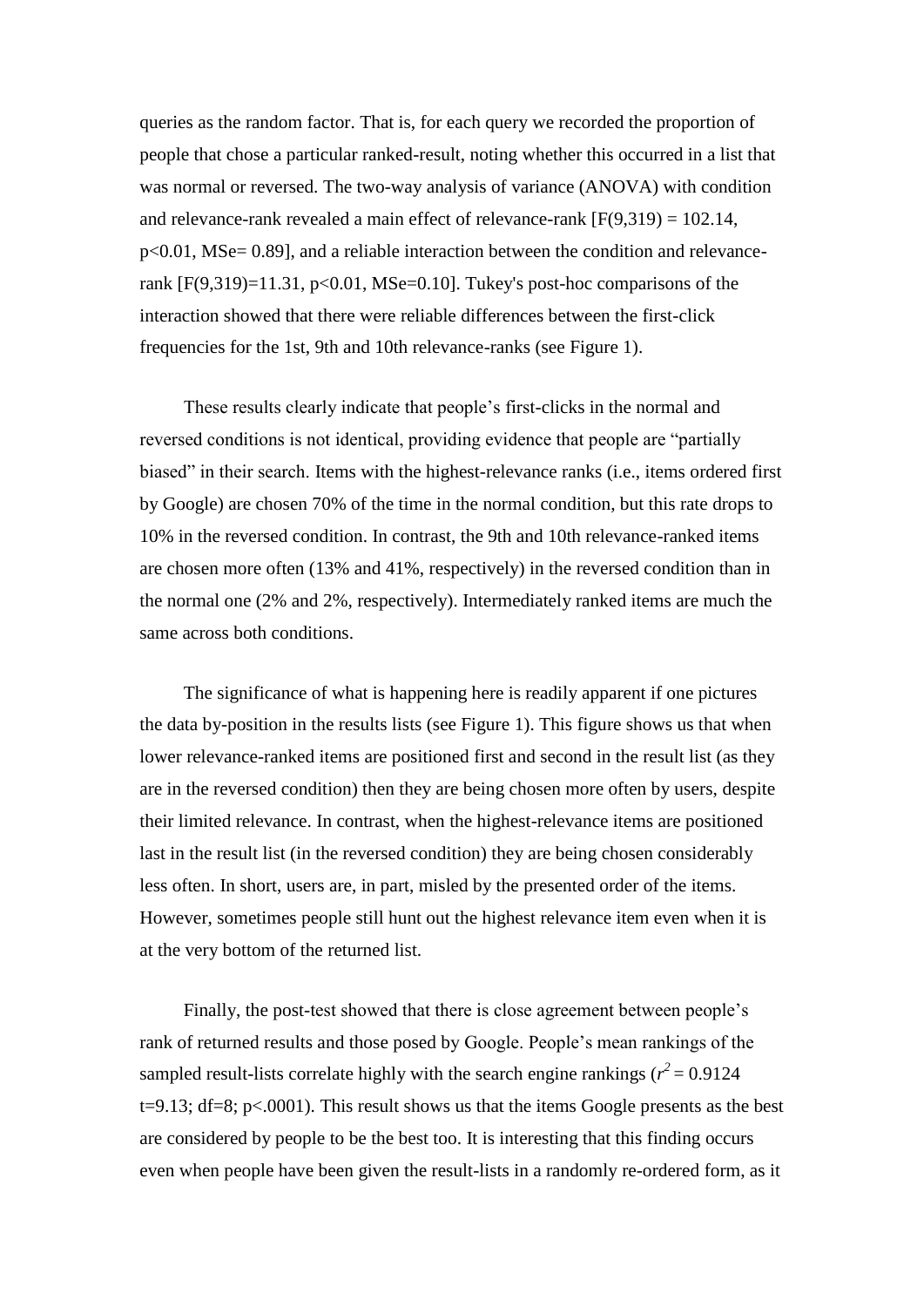suggests that highly-relevant items in each result list were easily identifiable. This post-test also sheds some light on another issue to do with the relevance topology of the result-lists. One worry about the evidence is that the first 10 results in each list are roughly equal in relevance and that you only really start to get real relevance differences when you get to the  $100<sup>th</sup>$  or  $200<sup>th</sup>$  ranked items. If this were the case then the search behaviour observed would really only apply to result-lists with flat, relevance topologies. This concern is partly answered by the correlation reported above, but not fully. To get a better idea of the actual relevance topology we analysed the rankings produced by people in the post-test in a different way. For each of the 16 result lists sampled, we noted the mean rating given by people to each result in the list. If the relevance topology is flat for these lists then these mean ratings should all be roughly equal (recall, order effects are controlled for this data by randomisation). However, this is not what we found. There are a huge variety of different topologies for the results in each list; a few have a single highly-relevant item (with a mean rank of 1 or 2), others have several results given high mean ranks, while others have a linearly increasing relevance topology. This finding suggests that our random selection of questions for the experiment have generated a random selection of different relevance topologies, that are presumably representative of the topologies generated by Google. Furthermore, they are not all flat but hugely varied.

## **General Discussion**

The present study clearly shows that people are "partially biased" in their search behaviour using Google. While it is known that people have a fondness for items at the beginning of written lists, the novelty of the present study is that it demonstrates such effects in the search-engine context in a systematically controlled way (i.e., through our forward-reversed paradigm). So, given that we have evidence of such a partial bias in search engines, the really hard question to answer is why ?

Recently, Joachims et al. [9] have using an eye-tracking paradigm in a similar study finding parallel effects to ours, that they interpreted as being due to people's development an implicit trust in search engines. That is, search engines could misleadingly over-promote an initially popular page because, having placed it at the top of the result list, it is clicked on unthinkingly by users, in turn increasingly the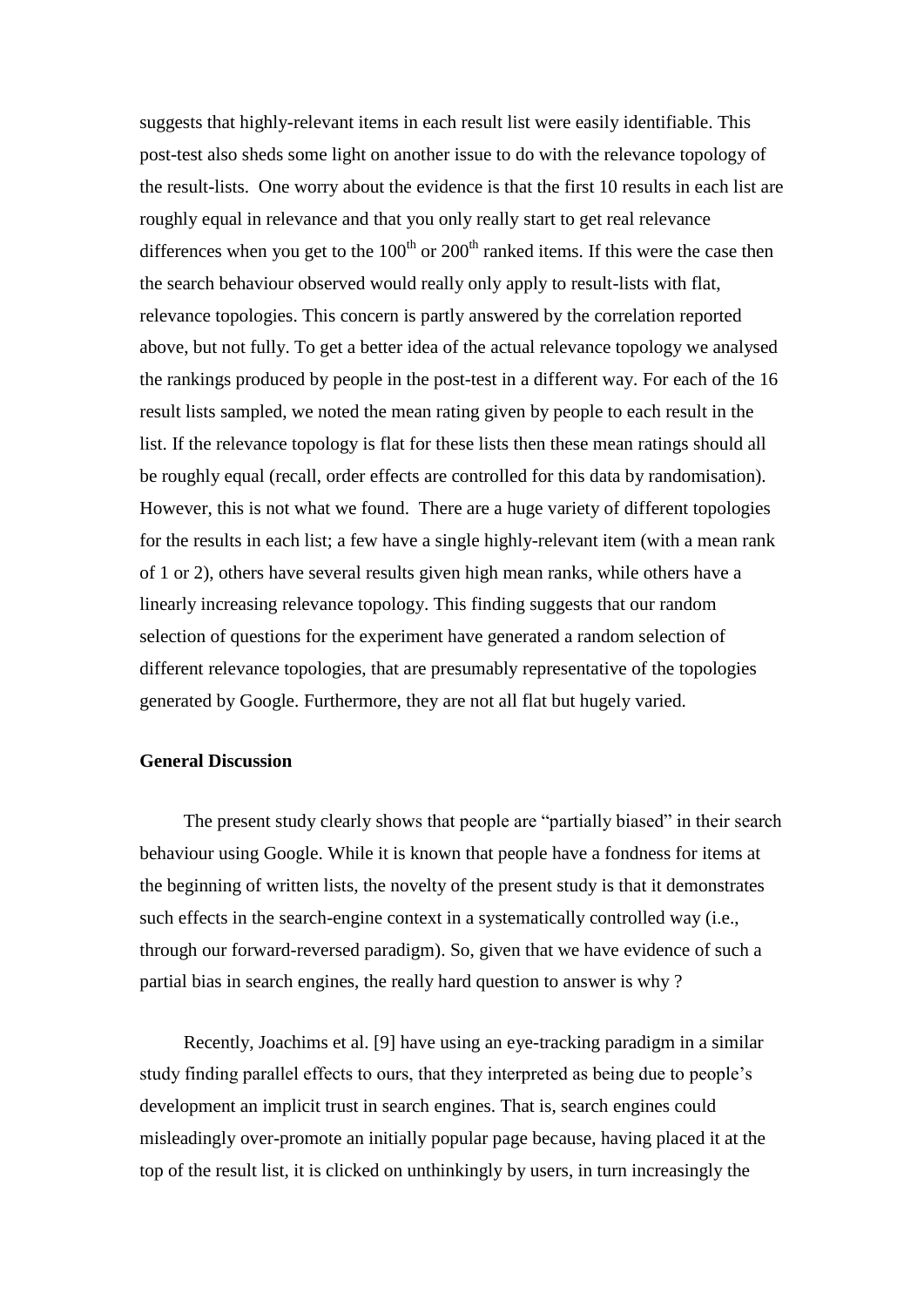likelihood of it being placed first, being clicked on unthinkingly by users and so on (see also [1],[4],[5]). This problem obviously applies to search engines that rely on histories of previous user choices (e.g., Smyth and I-SPY), but it could also apply to those using link-analysis schemes because the top-of-the-list pages are more likely to end up as the chosen link on people's web pages. If the bias found here is due to trust then search-engine designers may need to design systems to overcome such effects (for some solutions see Cho et al. [4]), Joachims et al [9]). However, we believe that this evidence and ours do not conclusively demonstrate that these biases are due to trust. The parsimonious interpretation is that these findings show a preference for first-placed items. To conclusively demonstrate trust, one would have to show an increase in the bias over time when some blank-slate user first comes to use a search engine. Given the difficulties of finding some novice users in the adult population it is clear that this is a challenging test to carry out.

Another possibility is that the bias largely a function of interactions between the perceived relevance of item-results to one's information need and some trade-off in terms of effort expended searching down the list. Some work has been done showing that such interactions occur, in cases where a list of items has a "peaky" relevance topology; that is, there is one highly-relevant item surrounded by obviously lessrelevant items (see Howes [x]). Our findings seem closer to this type of search behaviour in that we only find a partial bias; people do sometimes search to the bottom of the list to find the highly-relevant items. An intriguing puzzle for future research is to determine the exact conditions under which people abandon biased behaviour. The work by Howes and his colleagues suggest one set of conditions, namely when it is clear from the relevance topology. However, our post-test shows that these exact conditions do not hold in the cases where people avoid the search bias. So, other factors must come into play as well.

Whatever the truth, it is clear that future information delivery systems have much to learn from such detailed analyses of user search behaviour to help people avoid the biases they seem to so naturally adopt.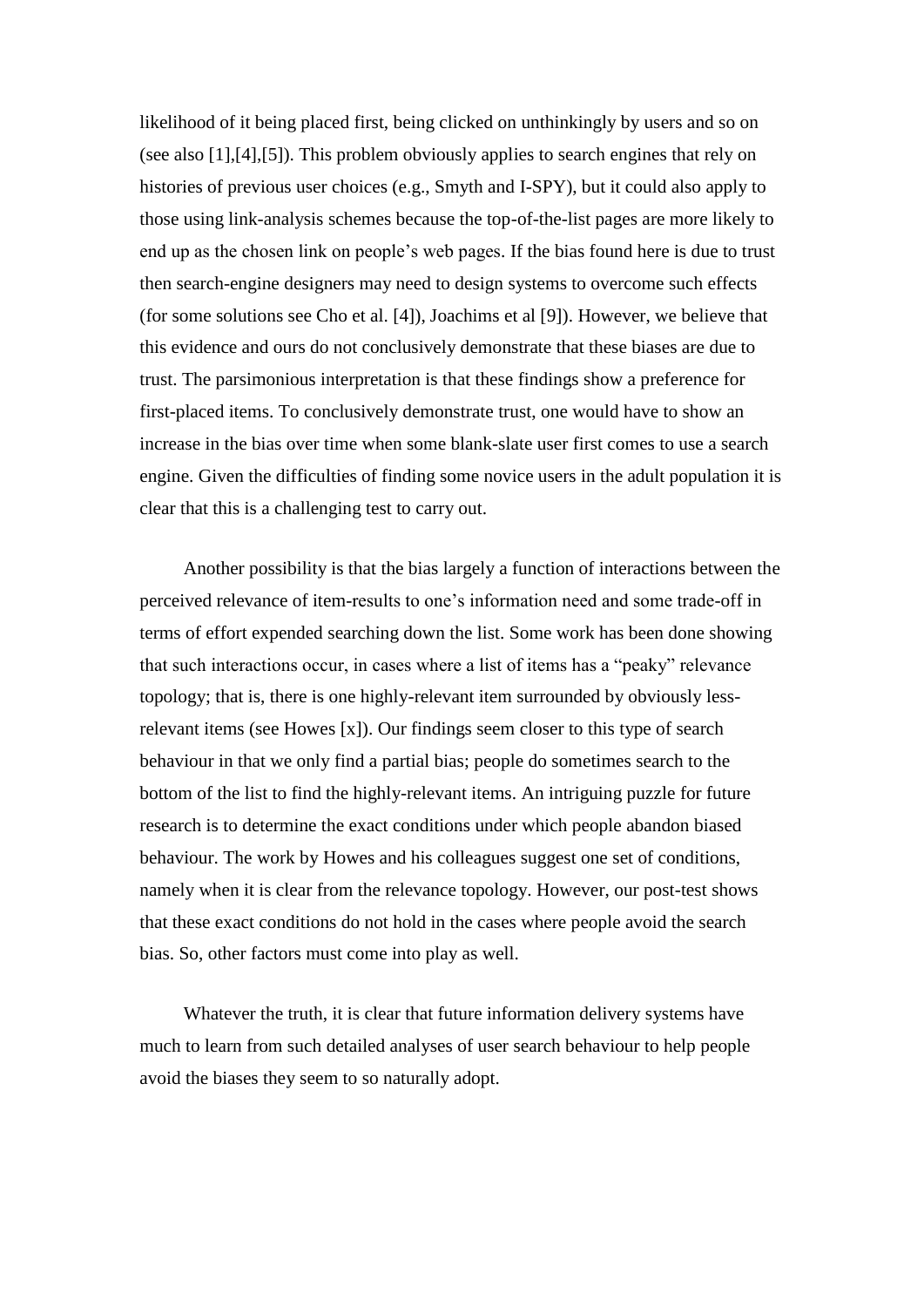## **References**

1. Baeza-Yates, R., Saint-Jean, F., Castillo, C. Web dynamics, age and page quality. In: *Proceedings of SPIRE* (2002).

2. Berners-Lee, T., Cailliau, R., Groff, J., and Pollermann, B. World Wide Web: the information universe. *Electronic Networking: Research, Applications, and Policy 2(1), 52-58* (1992).

3. Brin, S., Page, L. The anatomy of a large-scale hypertextual Web search engine. In: *Proceedings of the 7th International World Wide Web Conference, Brisbane, Australia 107-117* (1998).

4. Cho, J., Adams, R. E. Page quality: In search of an unbiased web ranking. Technical report, UCLA Computer Science Department (2003).

5. Cho, J., Roy, S. Impact of search engines on page popularity. In: *Proceedings of the Thirteenth International World Wide Web Conference* (2004).

6.Church, K., Keane, M.T., Smyth, B. The first click is the deepest: assessing information scent predictions for a personalized search engine. In: *Proceedings of the 3rd Workshop on Empirical Evaluation of Adaptive Systems. 3rd International Conference on Adaptive Hypermedia and Adaptive Web-Based Systems* (2004)

7. Freyne, J., Smyth, B. Collaborative search: a live user trial. In: *Proceedings of the 26th European Conference on IR Research, ECIR.04, Sunderland, UK* (2004)

8. Hölscher, C., and Strube, G. Web search behavior of internet experts and newbies. *Proceedings of the 9th International WWW conference. Amsterdam, The Netherlands, 337-346* (2000).

9. Joachims, T., Granka, L., Pang, B., Hembrooke, H. Gay, G. Accurately interpreting clickthrough data as implicit feedback. In: *Proceedings of the Conference on Research and Development in Information Retrieval (SIGIR)* (2005).